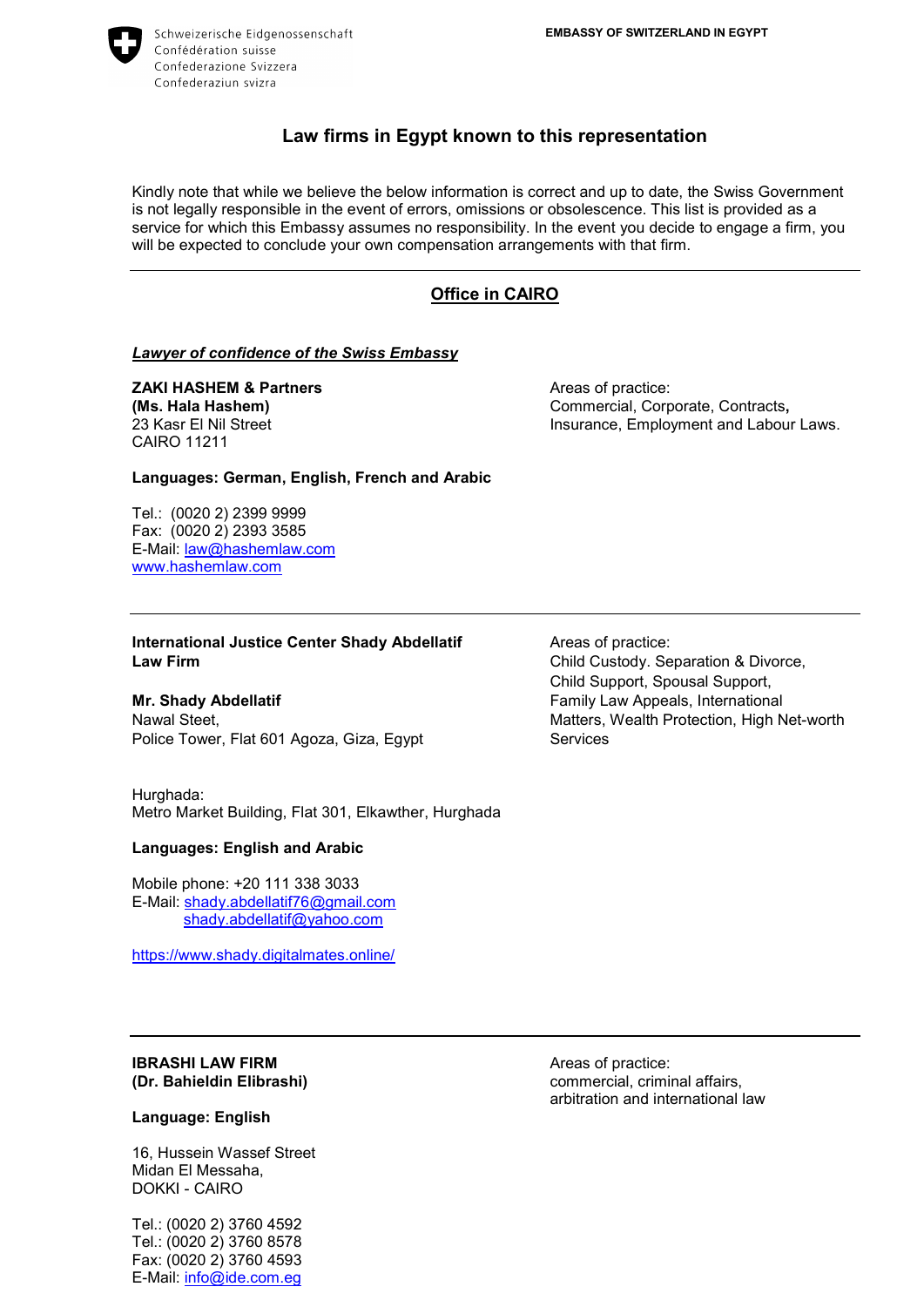#### EL KHOULY LAW FIRM Areas of practice: Adel El Khouly **Adel El Khouly Commercial, civil affairs Adel El Khouly Commercial**, civil affairs

#### Language: French

54 Abdel Khalek Sarwat DOWNTOWN - CAIRO

Tel.: (0020 2) 2391 4519 Mobile: 0122 319 4264 Fax: (0020 2) 2395 1864 E-Mail: adel@elkhoulylaw.org criminal affairs

Karim Adel Law Office **Areas of practice:** Mr. Karim Adel Kamel<br>Attorneys & Counsellors at Law

### Languages: English, Arabic and French

41, Abdel Khalek Sarwat St., Cairo Tel.: (0020 2) 23914 344 Fax: (0020 2) 2391 3854 Email: karim@karimadel.com.eg www.karimadel.com.eg

International business law, arbitration, commercial law, criminal law etc.

#### EL OTEIFI LAW OFFICE / FOX & GIBBONS The asset of practice:<br>
Mr. Michael Lacey (Resident Manager) The Microsoft affairs, criminal affairs Mr. Michael Lacey (Resident Manager)

#### Languages: French and English

9, Shagarat el Dor Street P.O. Box 35 ZAMALEK – CAIRO

Tel.: (0020 2) 2738 1469 (0020 2) 2735 0574 Fax: (0020 2) 2736 7717 E-Mail: cairo@dentons.com

# **HELMY & HAMZA** Areas of practice:

#### Language: English international law

Nile City Building, North Tower 1191, Corniche El Nil

arbitration and international law

(Baker & McKenzie) commercial, civil affairs, criminal affairs, arbitration and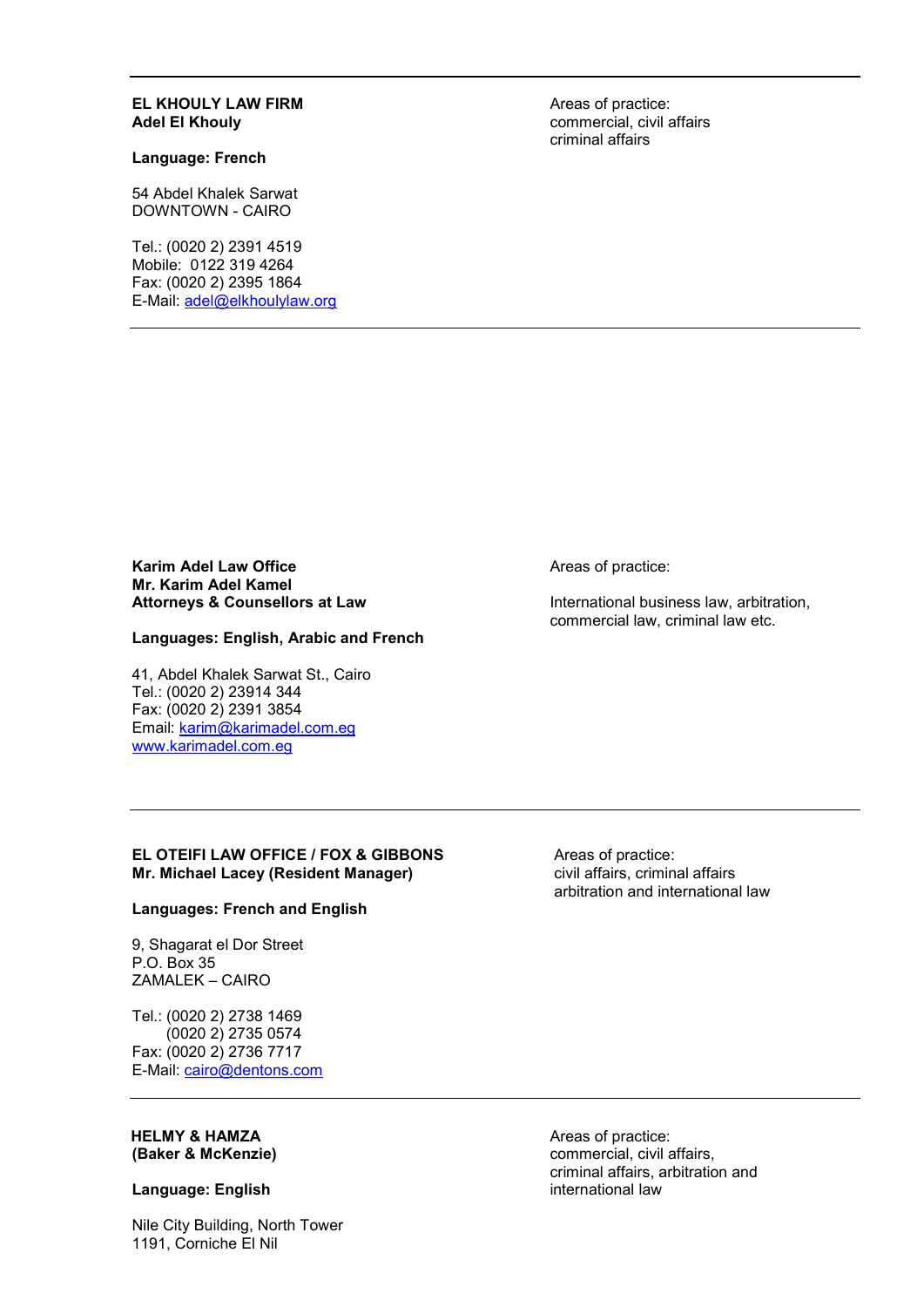21st floor - CAIRO

Tel.: (0020 2) 2461 9301 Fax: (0020 2) 2461 9302

#### KOSHERI, RASHED & RIAD Areas of practice: Legal Consultants & Attorney at Law **Example 20 commercial, civil affairs,**

#### Languages: French and English international law

16 A , Maamal El Sokar GARDEN CITY - CAIRO

Tel.: (0020 2) 2795 4795 / 2795 2096 (0020 2) 2795 9228 Fax: (0020 2) 2795 8521 Email : mailbox@krr-law.com

criminal affairs, arbitration and

SARWAT A. SHAHID LAW FIRM **AXABLE 2018** Areas of practice:

#### Languages: French and English

20B Adly Street DOWNTOWN - CAIRO

Tel.: (0020 2) 2393 3593 / 2393 5557 Fax: (0020 2) 2393 5447 www.shahidlaw.com

#### SHALAKANI LAW FIRM **ALAKANI LAW FIRM** Areas of practice:

#### Languages: German, French and English Criminal affairs

12, El-Marashli Street ZAMALEK - CAIRO

Tel.: (0020 2) 2728 8888 Fax: (0020 2) 2737 0661 E-Mail: mail@shalakany.com

Abu-Ghazaleh Intellectual Property (AGIP) Areas of practice:

#### Language: English criminal affairs

TAG Building, A26 Smart Village, Km 28 Cairo/Alex Desert Road, P.O. Box 150 SMART VILLAGE 12577, EGYPT

Tel : (0020 2) 3535 2900 Fax: (0020 2) 3537 0433

commercial

commercial, civil affairs

commercial, civil affairs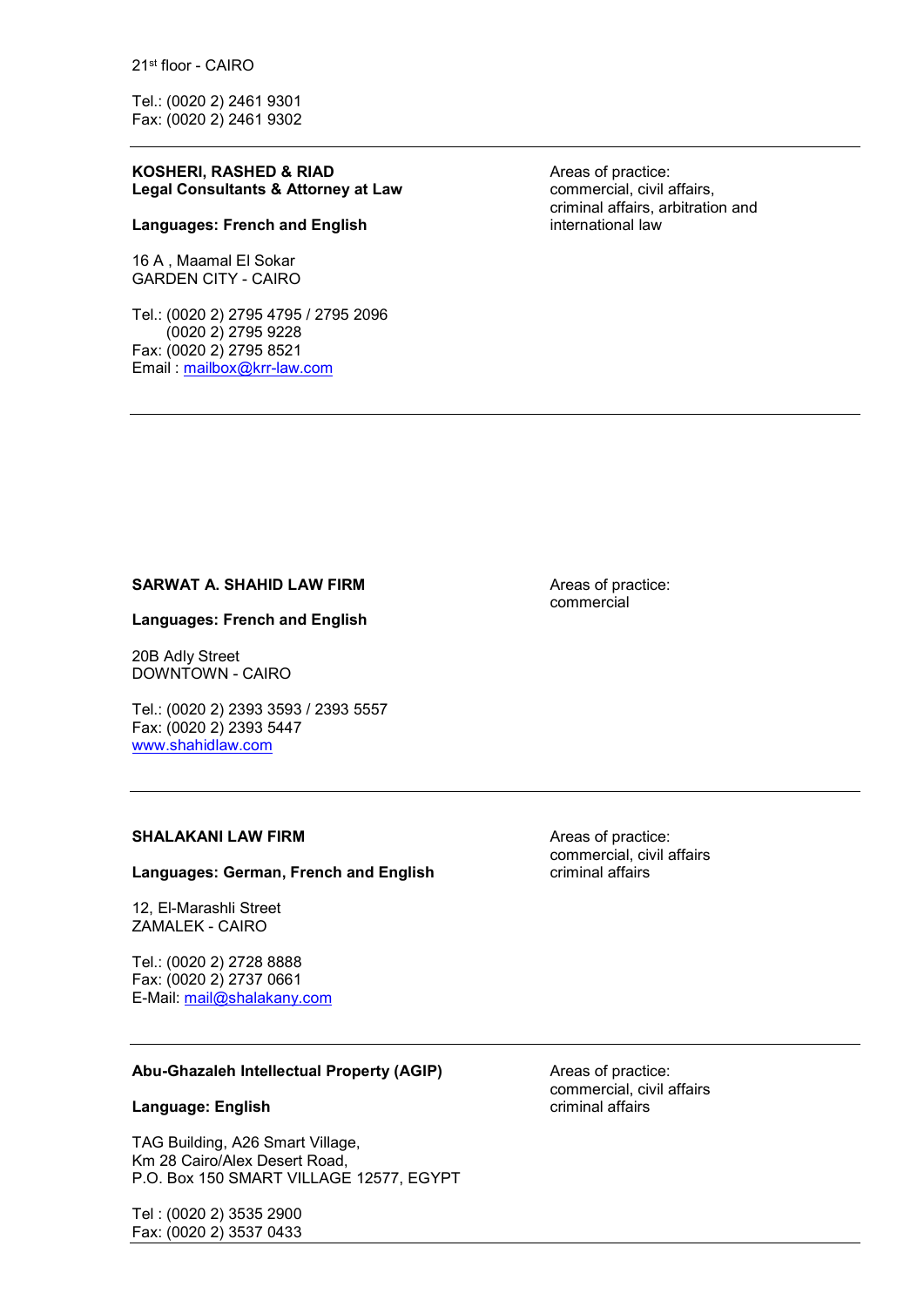VEIL ARMFELT & ASSOCIATES<br>
Dr. Yehia El Gamal<br>
Commercial, civil a M. Abdel Aziz Salem **Calicare and Acid Aziz Salem** criminal affairs, arbitration and

#### Language: Arabic

4, Gaber Ibn Hayan Street DOKKI - CAIRO

Tel.: (0020 2) 3749 2111 (0020 2) 3748 5111 (0020 2) 3760 1311 Fax: (0020 2) 3749 3655 commercial, civil affairs, international law

### HOSSAM MOUSTAFA ALI Areas of practice: Master of Int. Business Law Commercial, civil affairs

#### Languages: English and French

El Mearaag –Ring Road, Building 3055 50m Behind Emirates Gas Station NEW MAADI - CAIRO

Tel.: (0020 2) 2447 2217 Mobile : 0100 173 5659 Mobile : 0111 545 2888 E-Mail : hossam@hossamavocat.com : hossamavocat71@yahoo.com Website : www.hossamavocat.com www.hanse-recht.de

criminal affairs

#### Dr. MOHAMED ELLABOUDI Areas of practice:

#### Languages: German and English

 Building 53, 8/5 Becho American City, ZAHRAA AL – MAADI – CAIRO

 Tel : (0020 2) 2540 1049 Mobile : 0122 224 4768 Email : mohamedellaboudi@hotmail.com M.Ellaboudi@labudilaw.com Website : www.labudilaw.com

**MENA Associates Areas of practice:** 

Languages: German, French and English

commercial, civil affairs

\_\_\_\_\_\_\_\_\_\_\_\_\_\_\_\_\_\_\_\_\_\_\_\_\_\_\_\_\_\_\_\_\_\_\_\_\_\_\_\_\_\_\_\_\_\_\_\_\_\_\_\_\_\_\_\_\_\_\_\_\_\_\_\_\_\_\_\_\_\_\_\_\_\_\_\_\_\_\_\_\_\_\_\_

Mrs. Ingy RASAEKH commercial, civil affairs criminal affairs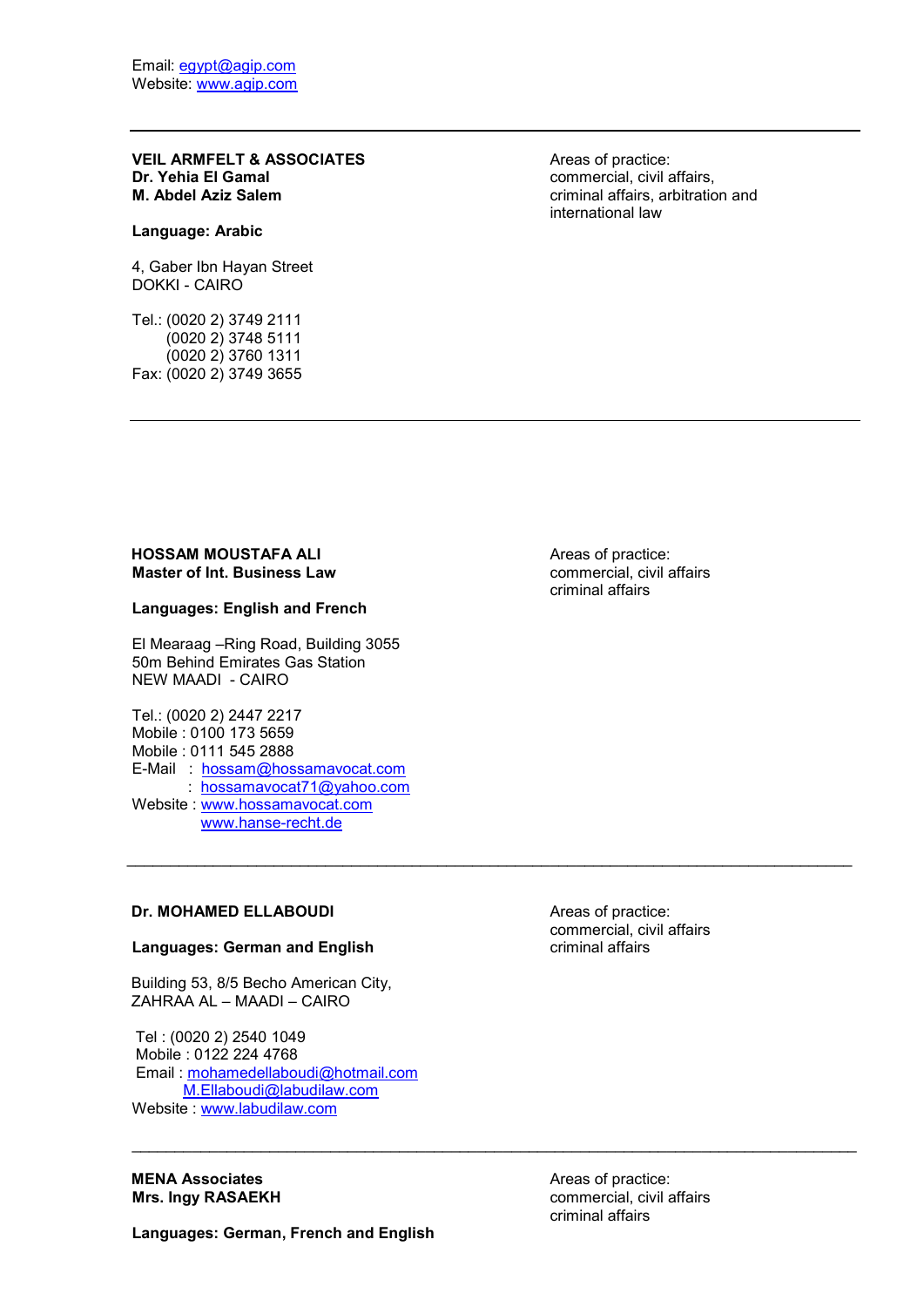21 Soliman Abaza Street; MOHANDESSEEN – CAIRO

Tel : (0020 2) 3762 6201 Fax : (0020 2) 3762 6202 Email : cairo@amereller.com Website : www.amereller.com

#### MOHAMI OUSSAMA AL-AGI Areas of practice:

#### Languages: German and English

Building No. 31, 21 July Street Downtown in front of High Court - CAIRO

Mobile : 0100 110 4362 / 0109 287 9609 0114 047 8780 Email : info@mohami.de Website : www.mohami.de

commercial, civil affairs

#### HAMDY ALI MORSY **ALIMORSY** Areas of practice:

#### Languages: German and English criminal affairs, arbitration and

16 Ramses Extension 2 , Apt 1 Nasr City CAIRO

Tel + Fax: (0020 2) 2262 1585 – 2452 9581 Mobile : 0122 479 8529 Email: hamdy ali\_morsy@yahoo.com

# EL SHARKAWI MOHAMED<br>
El Sharkawi & Alassocies<br>
El Sharkawi & Alassocies

#### Languages: Arabic, French, English and German E-commerce, Criminal, Intellectual

CAIRO

Tel : (0020 2) 3346 5571 Tel : (0020 2) 3346 5576 Fax: (0020 2) 3304 3451 Email: president@sharkawygroup.net rihamnagy@sharkawygroup.net Website: www.hanyelsharkawy.net

 commercial, civil affairs, international law

\_\_\_\_\_\_\_\_\_\_\_\_\_\_\_\_\_\_\_\_\_\_\_\_\_\_\_\_\_\_\_\_\_\_\_\_\_\_\_\_\_\_\_\_\_\_\_\_\_\_\_\_\_\_\_\_\_\_\_\_\_\_\_\_\_\_\_\_\_\_\_\_\_\_\_\_\_\_\_\_\_\_\_\_

Labour law, Antitrust, Banking & Finance Capital Markets, Construction, Corporate, Property, Inter. Trade, Arbitration, 9, Place Abou El Karamat Co. Establishment, Negotiations, Mohandesin, 12655 Giza. Tax, Pension & Employment.

#### SALIM ABDELMONSIF Areas of practice:

#### Languages: Arabic, English and Italian criminal affairs, arbitration and

2, Taha Hossein Street, Zamalek, CAIRO

 commercial, civil affairs, international law

Tel : (0020 2) 2738 3271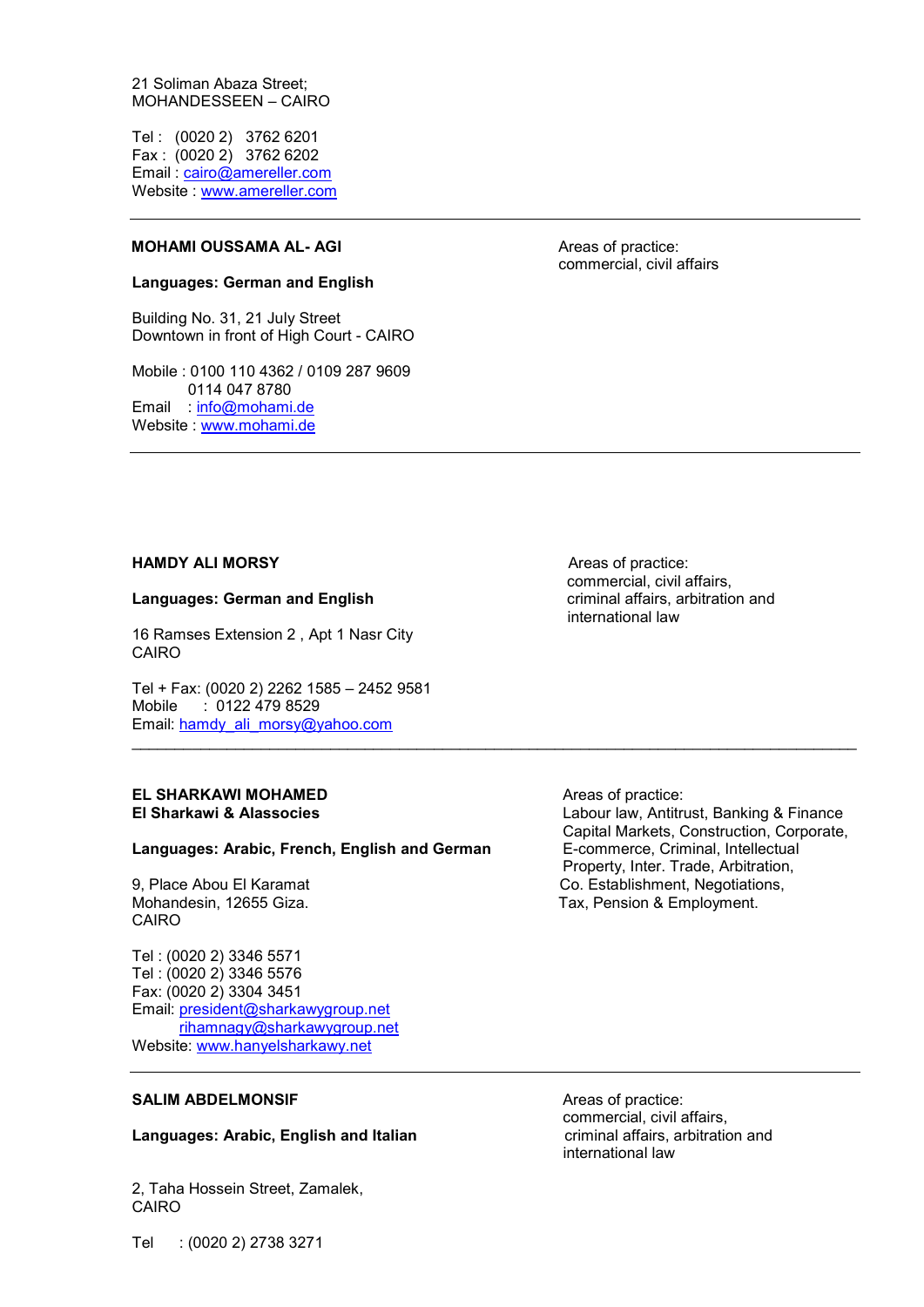#### M.Z. GARANA LAW FIRM Areas of practice:

#### Languages: Arabic, English and French Canadian Criminal affairs, arbitration and

8, Gawad Hosny Street, CAIRO

Tel : (0020 2) 2392 6560 Tel : (0020 2) 2392 6441 Fax : (0020 2) 2393 8950 Email: lawfirm@garanalaw.com  commercial, civil affairs, international law

### ASHRAF EL NADOURI & NAHAS Areas of practice:

#### Languages: Arabic, English and French Care criminal affairs, arbitration and

7,Lazoughly Street, ISIS Building , Apt 35, Garden City Cairo Tel : (0020 2) 2795 9658 Fax : (0020 2) 2795 0080 Email: nadourynahas@link.net

#### SAID HANAFI MHR & Partners in association with WHITE & CASE Areas of practice:

#### Languages: English, French and German

7 Nile City Office Building, South Tower, 11<sup>th</sup> Floor 2005A Corniche El Nile Cairo – Egypt

Tel : (0020 2) 2461 8222 Mobile : 0128 642 4444 Email: said.hanafi@whitecase.com

International Consultant (Translator/reviser/terminologist/CAT tools specialist)

Languages: Arabic, English and French

Mob: 0041 786 3927 31 (CHE) : 0100 516 7709 (EGY) Email: massoudmadiha@yahooo.ca  commercial, civil affairs, international law

 $\mathcal{L}_\mathcal{L} = \{ \mathcal{L}_\mathcal{L} = \{ \mathcal{L}_\mathcal{L} = \{ \mathcal{L}_\mathcal{L} = \{ \mathcal{L}_\mathcal{L} = \{ \mathcal{L}_\mathcal{L} = \{ \mathcal{L}_\mathcal{L} = \{ \mathcal{L}_\mathcal{L} = \{ \mathcal{L}_\mathcal{L} = \{ \mathcal{L}_\mathcal{L} = \{ \mathcal{L}_\mathcal{L} = \{ \mathcal{L}_\mathcal{L} = \{ \mathcal{L}_\mathcal{L} = \{ \mathcal{L}_\mathcal{L} = \{ \mathcal{L}_\mathcal{$ 

Commercial and Financial Affairs

MADIHA MASSOUD Member of : Association d'interprètes et de traducteurs, Genève.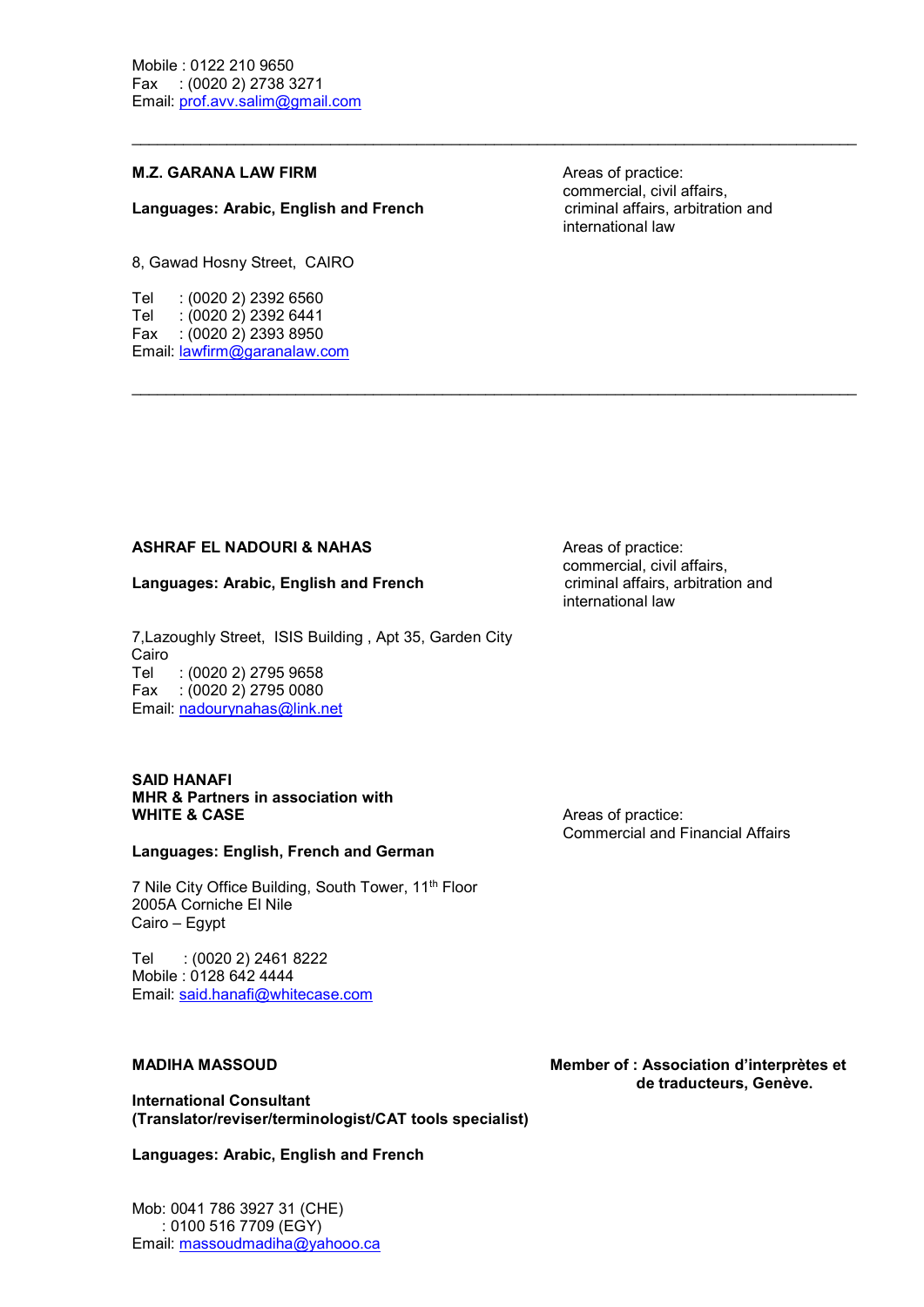## **Office in ALEXANDRIA**

\_\_\_\_\_\_\_\_\_\_\_\_\_\_\_\_\_\_\_\_\_\_\_\_\_\_\_\_\_\_\_\_\_\_\_\_\_\_\_\_\_\_\_\_\_\_\_\_\_\_\_\_\_\_\_\_\_\_\_\_\_\_\_\_\_\_\_\_\_\_\_\_\_\_\_\_\_\_\_\_\_\_\_

 $\mathcal{L}_\text{max}$  , and the contribution of the contribution of the contribution of the contribution of the contribution of the contribution of the contribution of the contribution of the contribution of the contribution of t

#### **Dr. NASRI MARCO** Areas of practice: Legal Advisor & Attorney at Law – Court of Cassation civil and commercial affairs

#### Languages: French, English and Italian

1, Saint Saba Street ALEXANDRIA

Tel.: (0020 3) 486 3252 Tel.: (0020 3) 487 3116 Mobile : 012 221 29872 Fax: (0020 3) 483 5559 E-Mail: nasri.marco@shiac.com

# Dr. BASIL MARCO Areas of practice:

Law Firm "BMLF" BMLF also covers Corporate, Commercial, Labor and Social Insurance dispute cases, Litigations and Mediation as well as Real Estate and Inheritance cases

### Languages: English, French and Arabic

Basil Marco Law Firm 25 El Pharaana Street ALEXANDRIA 21131

Tel: (0020 3) 483 6699 Tel: (0020 3) 483 7799 Mobile : 010 04 77 77 88 Fax: (0020 3) 4871633 Email: bm@marcopartners.org

#### MEYER – REUMANN & PARTNERS Areas of practice: Mr. Amir El Shamy – Lawyer **commercial, civil affairs**,

#### Languages: German and English international Law

Officers Buildings No. 72 - Apartment No. 42 Mustafa Kamel , P.O. Box 21523 ALEXANDRIA, Egypt

Tel.: 0020 3 – 544 0593 Tel.: 0020 3 – 541 0698 Fax: 0020 3 – 541 0697 E-Mail: amir.elshamy@meyer-reumann.com Website: www.meyer-reumann.com

criminal affairs, arbitration and

Languages: French, English, and Arabic

2, El Lumomba Street,

BADIE SAMI Areas of practice: civil and commercial affairs international Law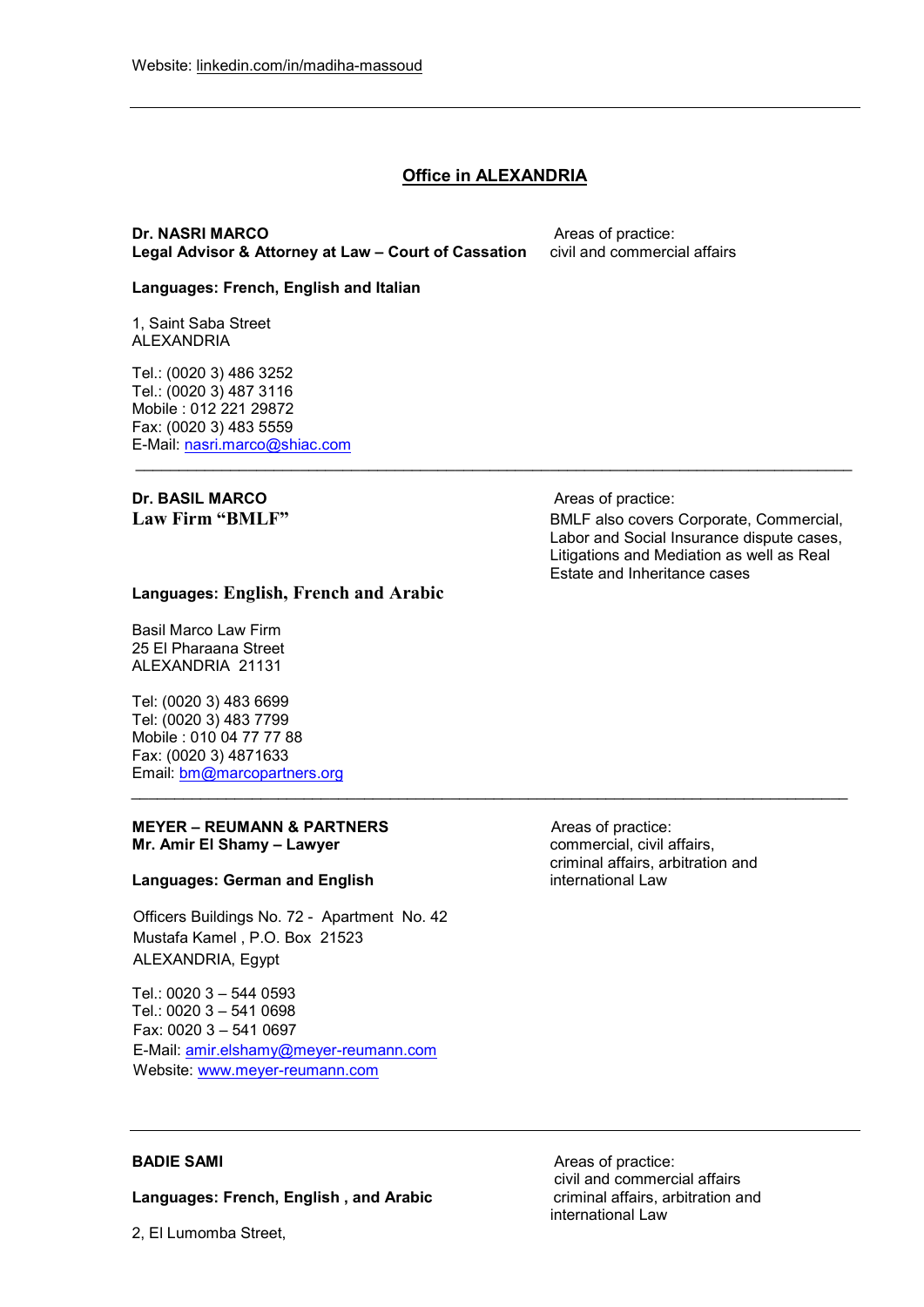#### ALEXANDRIA

Tel.: (0020 3) 485 5580 Tel.: (0020 3) 485 5585 Mobile : 0122 215 0558 E-Mail: badie1958@gmail.com

#### Prof. Dr. EL - SAID EL - DAKKAK Areas of practice:

#### Languages: French, English, and Italian **come contained are criminal affairs**, arbitration and

2, Monira Tawfik Street, Mansheia ALEXANDRIA

Tel.: (0020 3) 481 4940 Tel.: (0020 3) 480 1133 Mobile : 0122 214 2091 E-Mail: saideldakkak@yahoo.it  civil and commercial affairs international Law

 $\mathcal{L}_\text{max}$  , and the contribution of the contribution of the contribution of the contribution of the contribution of the contribution of the contribution of the contribution of the contribution of the contribution of t

### KHALED SALAH EL- DIN Areas of practice:

#### Languages: Italian, English, and Arabic

5, El Moaaskar El Romany street, Roushdy ALEXANDRIA

Mobile : 0127 807 8208 E-Mail: Fato\_1936@hotmail.com

### SAMIR MOUNIR GADALLA Areas of practice:

#### Languages: Italian, English, and Arabic **criminal affairs, arbitration and**

17, shaiboub street – Cleopatra - Hammamat ALEXANDRIA

Tel.: (0020 3) 522 3127 Mobile : 0100 173 0155 E-Mail: samir\_avv@yahoo.com

#### WALLACE & TAGHER Areas of practice:

Mrs. MICHELE ARMAND TAGHER Owner & Responsible of the Law Office **Civil Law, Family Law, Succession Law**,

#### Languages: Arabic , French, Italian and English Administration of estates and Banking

Tel: (0020 3) 4879022 affidavits , probate Mobile:- 0122 391 2214 E-mail m\_tagher@link.net

 civil and commercial affairs international Law

 civil and commercial affairs international Law

\_\_\_\_\_\_\_\_\_\_\_\_\_\_\_\_\_\_\_\_\_\_\_\_\_\_\_\_\_\_\_\_\_\_\_\_\_\_\_\_\_\_\_\_\_\_\_\_\_\_\_\_\_\_\_\_\_\_\_\_\_\_\_\_\_\_\_\_\_\_\_\_\_\_\_\_\_\_\_\_\_\_\_\_

Commercial and Companies Law procedures , Real estate agent, 2 Salah Salem Street, El Attarine **Administration of Properties** , Notary Alexandria – EGYPT proceedings (registration of deed of sales, marriage, divorce, power of attorney,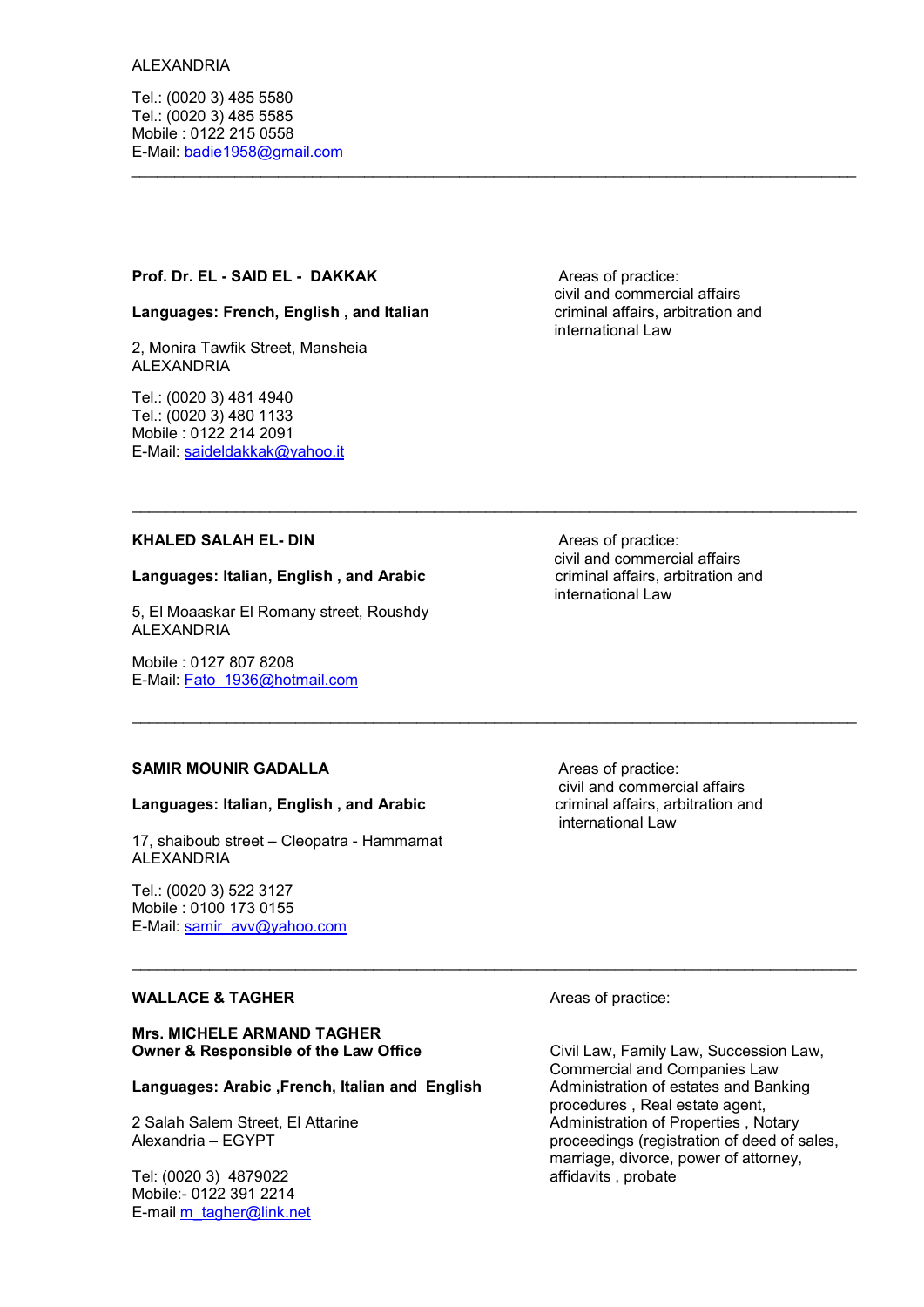## Office in HURGHADA

 $\_$  . The contribution of the contribution of the contribution of the contribution of  $\mathcal{L}_1$ 

#### AMR EL HALAWANY **AND ALACCES** Areas of practice:

#### Languages: Arabic and English and English legal Affairs

AGA building next to (Raya Co.), 3<sup>rd</sup> Floor commercial, family law, tax, contract law<br>Hadaba, HURGHADA diam commercial, family law, tax, contract law

Mobile : 0106 255 5046, 0111 284 0708 0121 003 7373 Email : amrhalawany@yahoo.com amr@lciaegypt.com

Website : www.lciaegypt.com

 criminal, civil, administrative, corporate, Immigration law and nationality issues company foundation, real estate legal

#### SAAD MOHAMED MOHAMEDY **Areas** of practice:

Languages: German and English commercial, civil affairs, Sheraton Street –HURGHADA Legal affairs

 Tel : (0020 65) 344 3611 Fax : (0020 65) 325 3683 Mobile: 0100 506 1611 Email : info@egyptian-lawyers.com egyptianlawyers@hotmail.com Website : www.egyptian-lawyers.com \_\_\_\_\_\_\_\_\_\_\_\_\_\_\_\_\_\_\_\_\_\_\_\_\_\_\_\_\_\_\_\_\_\_\_\_\_\_\_\_\_\_\_\_\_\_\_\_\_\_\_\_\_\_\_\_\_\_\_\_\_\_\_\_\_\_\_\_\_\_\_\_\_\_\_\_\_\_\_\_\_

#### Languages: German and English

El Dahar – El Nasr Street; El Tahrir Building - HURGHADA

Tel : (0020 65) 355 0006 Mobile : 0128 884 4452 0114 444 8788 E-Mail : el\_boshra@yahoo.com Website : www.rechtsanwalt-hurghada.de

#### **EL SHARKAWI MOHAMED Areas of practice:** El Sharkawi & Associes

Languages: Arabic, French, English and German Capital Markets, Construction, Corporate,

**EL BOSHRA Areas of practice:** Mr. Bassem Bushra Nassief **Commercial, commercial, civil affairs**, family criminal affairs

 Labor law, Antitrust, Banking & Finance Pension & Employment 2 El Hady Str. E-commerce, Criminal, Intellectual El Saquala Square **Property, Inter. Trade, Arbitration**, Hurghada – Red Sea Co. Establishment, Negotiations,